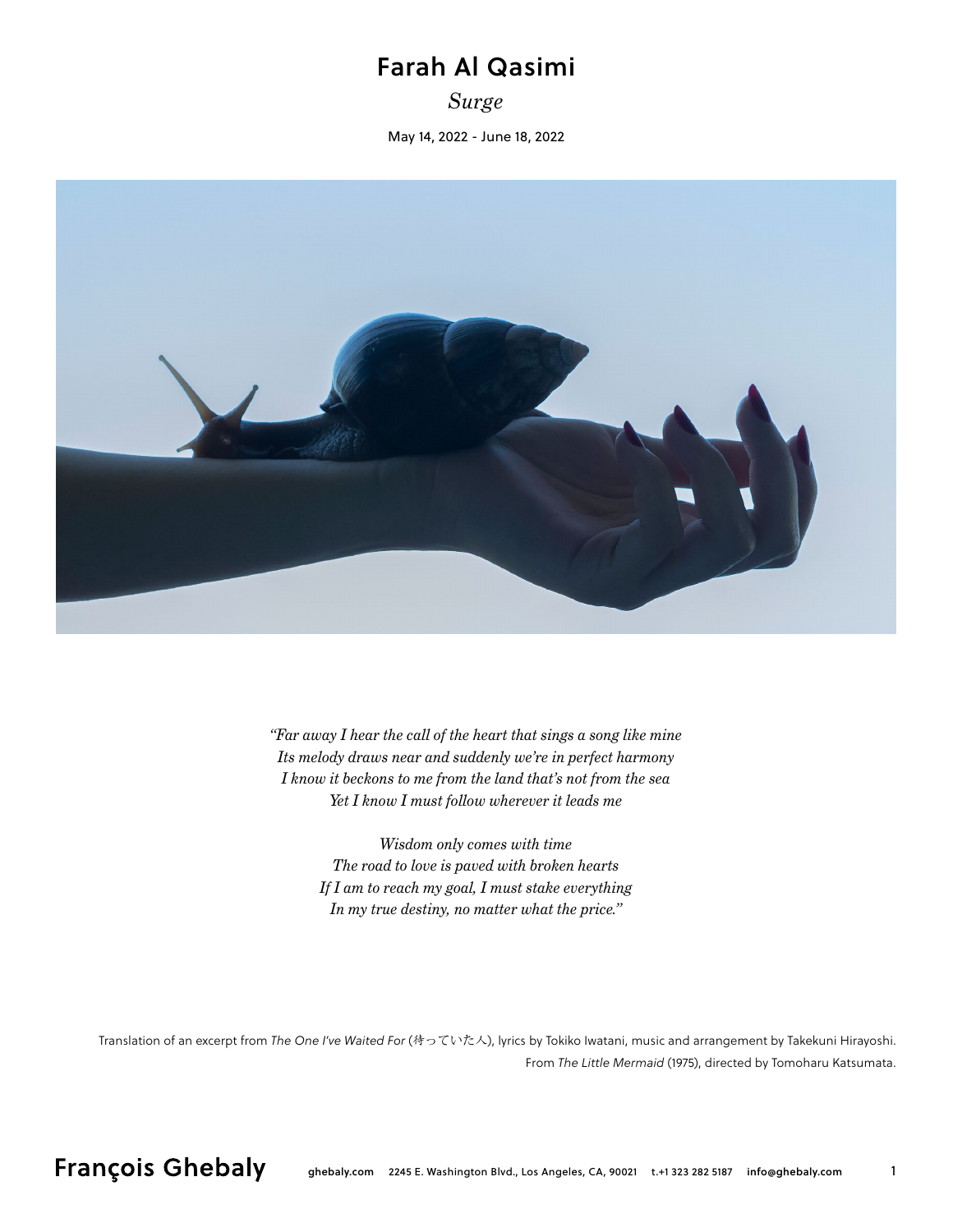## Farah Al Qasimi

*Surge*

May 14, 2022 - June 18, 2022

François Ghebaly is proud to present *Surge,* **Farah Al Qasimi**'s first solo exhibition with the gallery. *Surge* will open in Los Angeles on May 14 and will be on view through June 18, 2022.

Spanning photography, performance, and film, Farah Al Qasimi's work dismantles structures of power, gender, and aesthetics in an interconnected world. Subverting geography as a unifying force through reflective and sharply observant photographs, Al Qasimi relates prismatic worlds and settings by documenting products, textiles, city life, and private moments that transcend boundaries and borders. Her work underscores the pervading influence of a monolithic culture.

Al Qasimi's Los Angeles debut presents eighteen images that muse upon forbidden desire. This series of works draws from the 1975 Japanese film version of "The Little Mermaid" based on Hans Christian Anderson's original story. Al Qasimi sees this internationally popular fairytale as a manifestation of global trade, production, commercialization and desire. Considering the influence children's stories have on shaping value systems, gender norms, and sexuality across the globe, the artist examines the little mermaid's desire for a land-bound prince. With a steady, almost foreboding sensitivity, Al Qasimi tells us a story about a dry, familiar land and its peculiar intimacy with salt and sea. This story asks: To what lengths do we desire? What do we risk for reward?

Upon entering the gallery, the viewer is immediately submerged in Al Qasimi's tale. *Man in Lobby* is a floor to ceiling image of a single man. He does not face the viewer, but insteads, locks eyes with his own reflection. Every image on display was taken in a period of isolation during the world's lockdowns. With investigative curiosity, the artist chronicles her deserted surroundings. Domestic, public, and natural spaces appear alluring, yet eerily bare, vacant, and lonely too. While viewers may find themselves seduced by Al Qasimi's treatment of saturated light, undulating fabric, and detailed texture, a darker truth lingers below the surface — water scarcity. Bridging drought in California to drought in the Gulf region, Al Qasimi's photographs reveal the fact that land is becoming alarmingly dry worldover. Focused on traces of human life, through still lifes of belongings, shadows of faces, and limbs, every image is also mixed with evidence of marine life. Water and land coalesce.

Moving across the exhibition, Al Qasimi gently disguises this contemporary crisis in each work. Desalination plants pollute groundwater supplies and require expensive treatments to remove additional pollutants, disrupting ocean ecosystems. As California makes possible a massive desalination plant of its own, the artist asks us to temper our lust for what seems an easy fix. In *Salt Lake Sirens*, three young women ready themselves for a photograph. Beneath them, underground pipes feed highly saline waters to the area and salt cuts its way to the surface, forming concentrated, man-made lakes. In *Woman and Snail*, a large snail glides up a gracefully outstretched wrist. Cast in a sultry blue light, the ocean's horizon just behind them, the woman and snail's contact feels intimate. Al Qasimi's plush, pastel, candy-like tones reveal a world that appears so warm, soft, and inviting that a viewer might forget salt's perilous effects on other beings. Spellbindingly vivid, each photograph not only stands on its own but also in conversation with the other images in the room. An undercurrent of danger infuses Al Qasimi's convergence of contradictions: land and water, risk and allure, excess and scarcity.

Seemingly inconspicuous moments and cast-aside materials reveal a land tethered to its desalination process, rapid motorization, and unquenchable consumerism. In this exhibition, Al Qasimi places a lens upon ourselves and questions: for what do we long for and at what cost? Al Qasimi's works represent an embodied consciousness towards a drought-ridden land and speak to a greater concern for our very existence, beyond our relation to salt and sea.